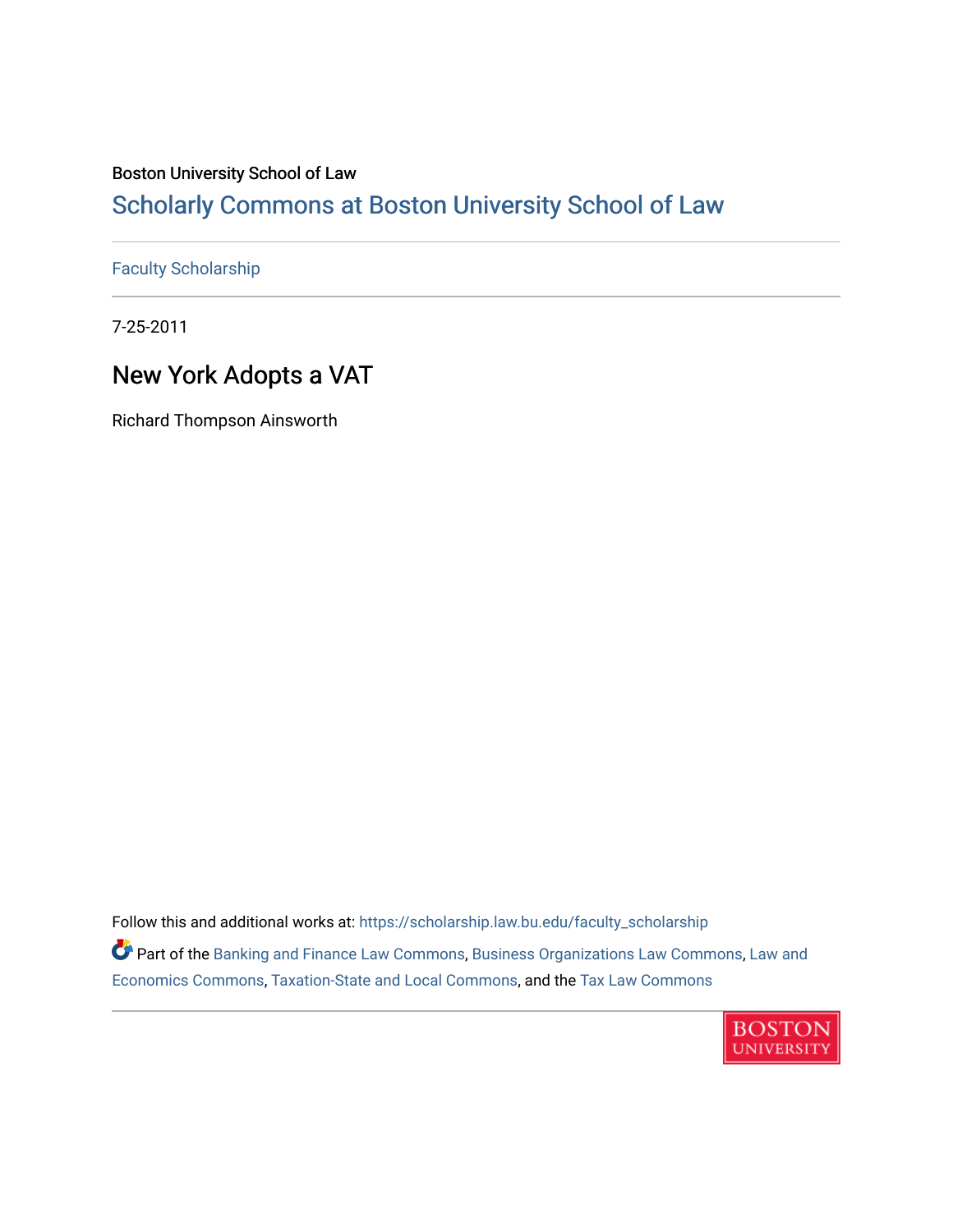

# **NEW YORK ADOPTS A VAT**

Boston University School of Law Working Paper No. 11-29 (June 21, 2011)

Richard T. Ainsworth

This paper can be downloaded without charge at:

http://www.bu.edu/law/faculty/scholarship/workingpapers/2011.html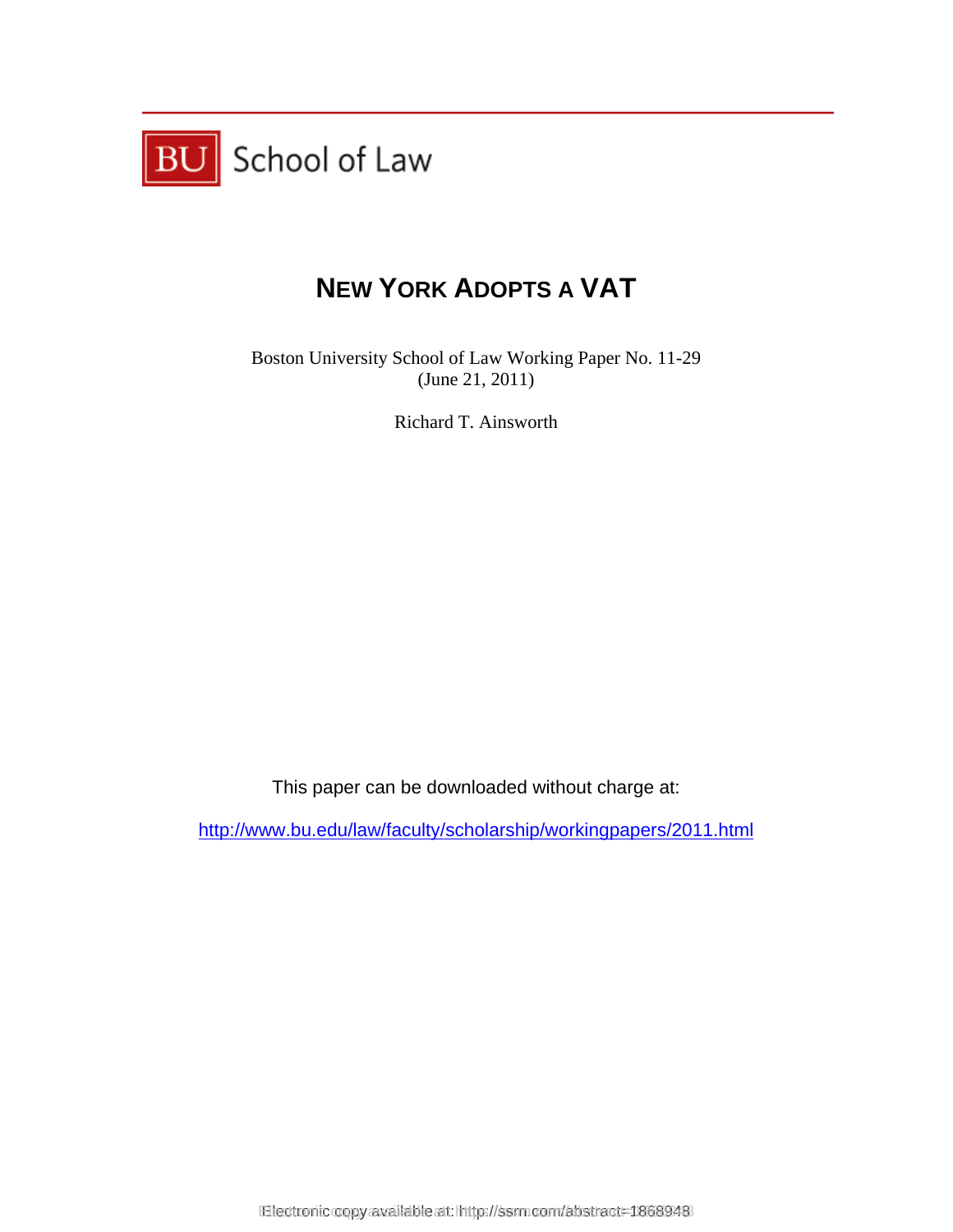#### NEW YORK ADOPTS A VAT

#### Richard T. Ainsworth

#### INRODUCTION

Virtual intermediaries (enterprises like Priceline.com,  $1$  Expedia.com,  $2$ Orbitz.com,<sup>3</sup> and Travelocity.com<sup>4</sup>) are having a significant impact on state and local revenues. These enterprises (room remarketers) acquire lodging at steep discounts and then resell the accommodations to the public. When rooms are resold the discount the public receives is more modest. The difference is the intermediary's profit. Thus, a room listing for \$100 per night might be sold to an intermediary for \$50 and then resold to an online customer for  $$70.<sup>5</sup>$  The tax question is – should the tax base be \$100, \$70 or \$50?

How this question is answered has a direct impact on the virtual intermediary's profit (because hotel taxes impact the final price). As a result, intermediaries are inclined to arrange transactions to keep the tax base as low as possible (preferring a tax on \$50). Tax authorities feel that a true measure of consumption is \$70 (if not \$100).

To deal with revenue loss in this area state and local jurisdictions have three major options at their disposal: (1) litigate current law and then tinker with statutory or

 $\frac{1}{1}$  $<sup>1</sup>$  Priceline.com was founded by Jesse Fink (venture capitalist) and Jay Walker (digital entrepreneur)</sup> headquartered in Norwalk Connecticut. The origins of the company are closely tied to Walker's research company Walker Digital. Priceline.com was formed in July 1997, commenced operations on April 6, 1998 and had its first \$1million day on April 28, 1999 when it sold over 5,000 airline tickets. *See*:

http://www.expedia.com/.<br><sup>2</sup> Expedia.com, headquartered in Bellevue, Washington, was founded within Microsoft Corporation in 1995 and was launched on the Internet in October 1996. It offers one-stop travel and reservation services, making over \$17 billion in travel reservations annually. It operates sites in the US, Canada, the United Kingdom, Germany, France, Italy, Spain, the Netherlands, Norway, Sweden, Denmark, Australia, Japan and China. *See*: http://www.expediainc.com/phoenix.zhtml?c=190013&p=home.

 $3$  Orbitz.com, headquartered in Chicago, Illinois, has been in operation since 2001. It was founded by Continental Airlines, Delta Air Line, Northwest Airlines, and United Airlines (American Airlines joined later). It is a publicly traded company with an initial public offering in July 2007. *See*: http://corp.orbitz.com/. <sup>4</sup>

<sup>&</sup>lt;sup>4</sup> Travelocity, headquartered in Southlake, Texas, was created in 1996 as a wholly owned subsidiary of Sabre Holdings Company which was itself a wholly owned subsidiary of American Airlines. It was a publicly traded company until March 2007 when it was taken private. In 1999 it gained market share when it became associated with the AOL travel portal, but by 2002 it was suffering from competition with Priceline.com and Expedia.com. *See*: http://www.travelocitybusiness.com/.

 $<sup>5</sup>$  Jay Walker, the founder and vice chairman of Priceline.com explains the business model of virtual</sup> intermediaries as a "demand collection system."

In the traditional model of commerce, a seller advertises a unit of supply in the marketplace at a specified price, and a buyer takes it or leaves it. Priceline turns that model around. We allow a buyer to advertise a unit of demand to a group of sellers. The seller can then decide whether to fill that demand or not. In effect, we provide a mechanism for collecting and forwarding units of demand to interested sellers – a demand collection system.

N. Carr, *Forethought – Redesigning Business: A Conversation with Jay Walker*, HARVARD BUSINESS REVIEW 19 (Nov.-Dec. 1999).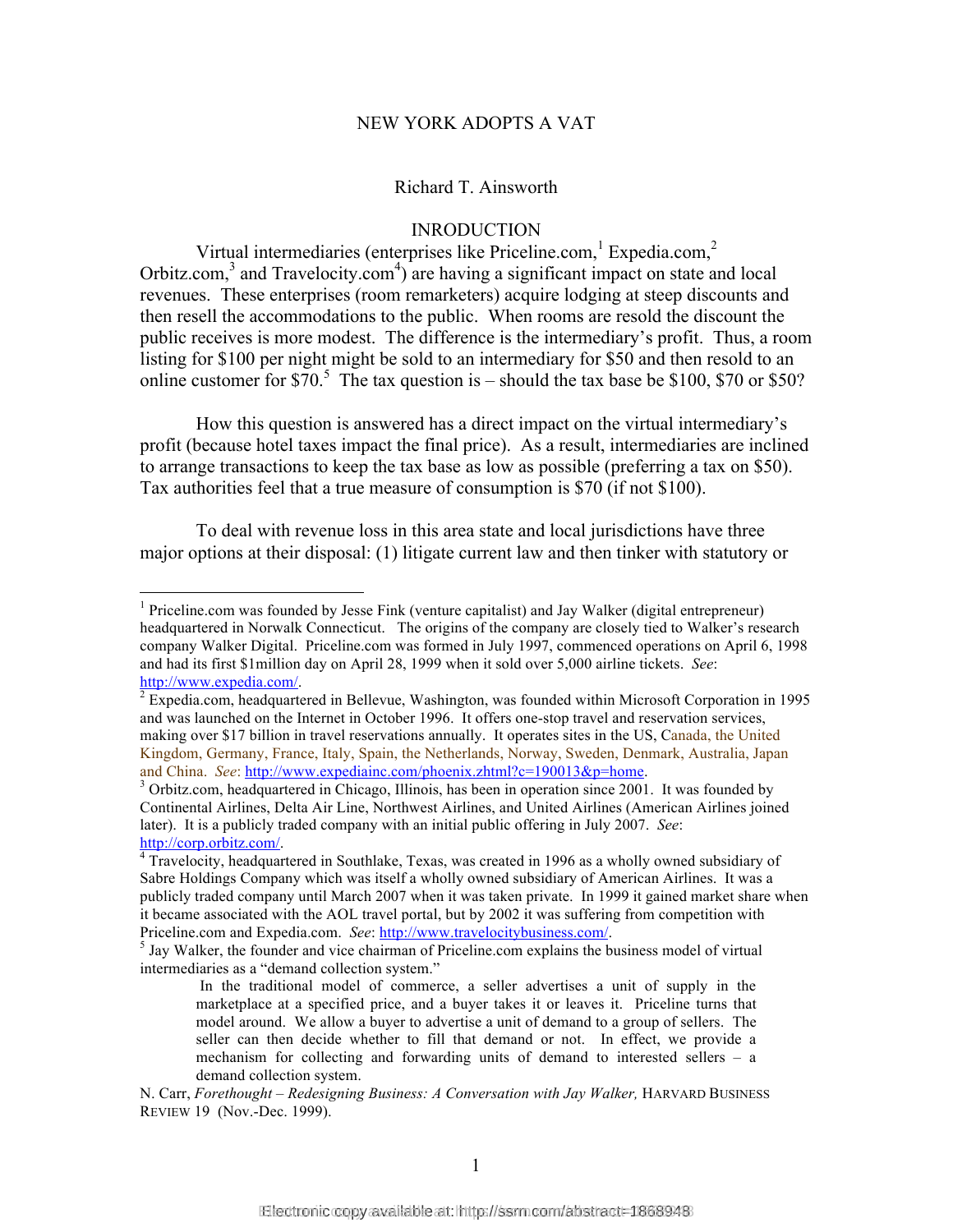regulatory provisions if the outcome is not favorable, <sup>6</sup> (2) abandon *ad valorem* taxation and adopt a flat fee per room scheme,<sup>7</sup> or (3) adopt a European-style value added tax (VAT). $^8$  Somewhat surprisingly, New York has taken the third approach.

This paper considers the New York VAT in hotel accommodations in three sections. The first defines a European-style credit-invoice VAT and applies it to the New York Hotel Room Occupancy Tax, the second considers the critical term – the *operator* – and examines how this term in the context of a hotel tax modeled on the retail sales tax creates problems when virtual intermediaries get involved facilitating accommodation

In my treatise, in offering a "normative" approach to the issue addressed in this memorandum, [citations omitted] I suggested a "practical approach" [citation omitted] to taxing the travel intermediaries' margin that neither the MTC nor the industry proposal has embraced, namely, requiring the hotel operator to add a presumed markup to the travel intermediary's price, and collect tax on the marked-up price, subject to the hotel's establishment of an actual markup that is different. This would remove the travel intermediary from the tax collection process altogether and was addressed to the concern that there might otherwise be constitutional problems with asserting tax collection nexus over out-of-state travel intermediaries.

Walter Hellerstein, *Letter to the National Conference on State Legislators: Taxation of Travel Intermediary Services,* 2 (July 16, 2009) *available at*: http://www.netchoice.org/library/travel-intermediary-taxproposals.pdf.

 $\textsuperscript{7}$  This is the Quebec approach. Lodging taxes are imposed on the customer. [Quebec Sales Tax, R.S.Q., c. T-0.1, §541.24]. Localities can elect either (a) a flat \$2 per room/ per day tax, or (b) a tax based on 3% of the purchase price – but only if the supply is made by the operator. In cases where a 3% ad valorem tax is elected – and if an intermediary makes the supply not an operator – the tax is \$3 per room/ per day. Intermediaries are defined as "… the recipient of a supply of an accommodation unit who receives the supply only to again make a supply of the accommodation unit for consideration." [Quebec Sales Tax, R.S.Q., c. T-0.1, §541.23]. An intermediary cannot be a customer. The customer is defined as "… the recipient of a supply of an accommodation unit, but does not include an intermediary" [Quebec Sales Tax, R.S.Q., c. T-0.1, §541.23]. The key to Quebec's approach to Lodging Taxes is that in the localities where the tax is ad valorem based, it is *only an ad valorem based tax when a customer purchases directly from an operator*. [Quebec Sales Tax, R.S.Q., c. T-0.1, §541.24]. Whenever an intermediary purchases rooms from an operator for resale the tax is at a flat rate per room/ per day. The operator selling to the intermediary collects it in advance. [Quebec Sales Tax, R.S.Q., c. T-0.1, §541.25]. New York already does something similar in New York City where a \$1.50 fee per unit/day fee is imposed. New York City and the State of New York also impose an *ad valorem* sales tax on every unit located within New York City. *See* TSB-M- $05(2)$ S.

8 Richard T. Ainsworth, *Virtual Intermediaries in the Lodging Industry: Consumption Tax Problems in the U.S. and Japan*, 57 TAX NOTES INTERNATIONAL 865 (March 8, 2010) (indicating that the virtual intermediary problem is unique to both the US retail sales tax, and the Japanese consumption tax, and that it is not a problem at all under other types of consumption taxes – notably the European VAT generally, and the Canadian GST particularly when it considers cross-border drop shipments of goods or services).

 $\frac{1}{6}$  $6$  This appears to be the approach of many states. The Indiana Office of the Attorney General for example is defending the state's Department of Revenue in six cases brought by various online travel companies in state court. See: Karen Setze, *FTA Panelist: Online Travel Companies Faring Worse than Advertised in Court*, (June 15, 2011) TAX ANALYSTS Doc. No. 2011-12956 or 2011 DSTT 115-2 (referencing the presentation of Indiana Deputy Attorney General Jessica Reagan who explained that when virtual intermediaries were winning cases it was largely based on "… the specific language of the local ordinance or statute, which courts in some cases described as appearing to be a 'tax loophole.'")

Walter Hellerstein suggests how state and local governments might "tinker" with hotel tax statutes to meet the virtual intermediary challenge. He suggests borrowing from the tax treatment of drop shippers. Instead of goods being drop shipped into a jurisdiction by a third party, what is happening with virtual intermediaries under the hotel tax is the "drop shipment" of a service.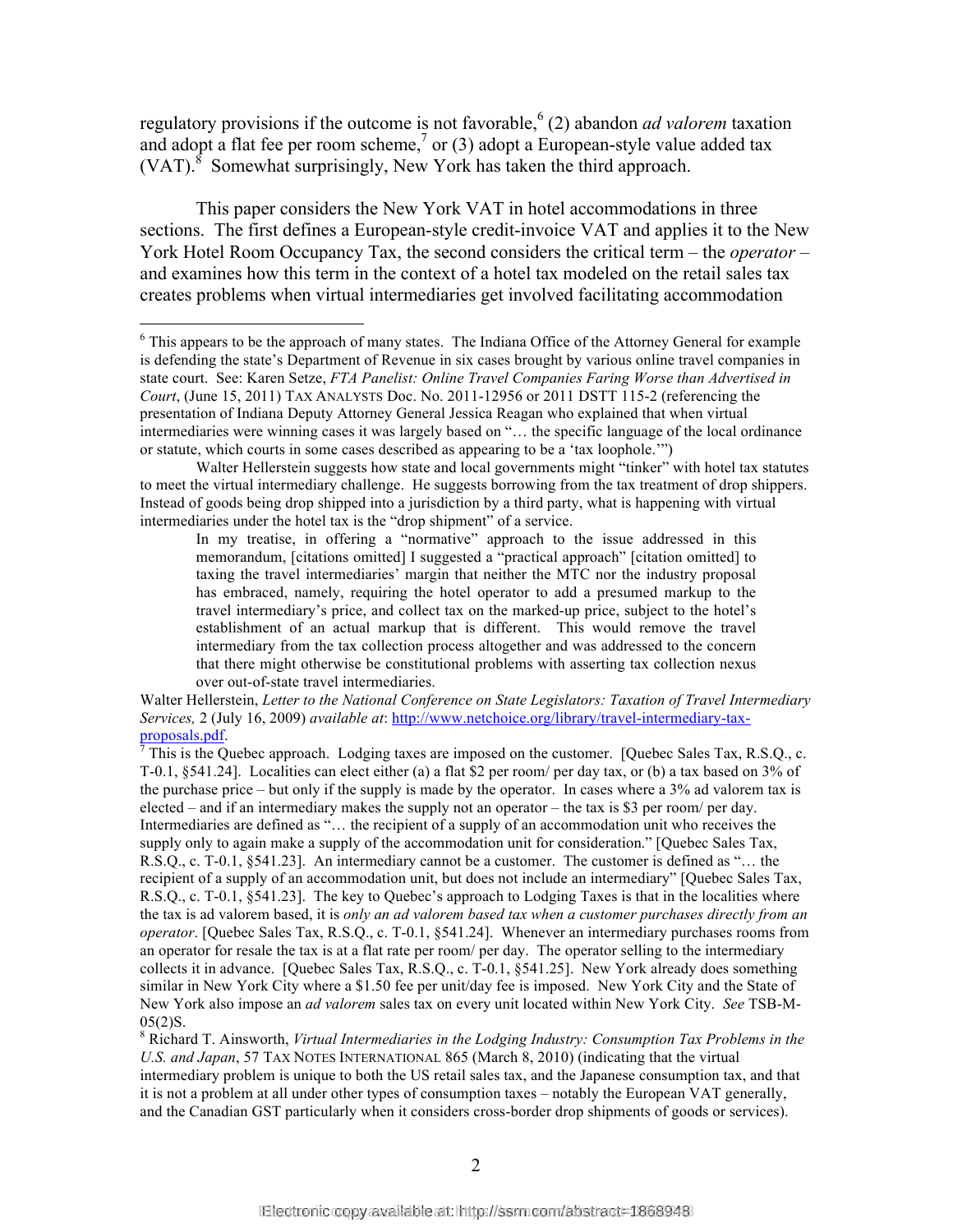rentals, and the third considers the new term *room remarketer* as it is used in the New York Hotel Room Occupancy Tax.

A short concluding section discusses why in re-designing this tax as a VAT New York has made an insightful tax policy decision. New York will most likely *increase revenue without increasing rates or expanding the tax base* with this decision. Gains will come from increased efficiency, more stable revenue deposits from fractionated payments, and lower enforcement costs from the self-enforcing nature of the VAT.

#### NEW YORK'S VAT

On August 13, 2010 the New York State Department of Taxation and Finance, Office of Tax Policy Analysis, Taxpayer Guidance Division released *Amendments Affecting the Application of Sales Tax to Rent Received for Hotel Occupancy by Room*  Remarketers.<sup>9</sup> The legislative revision it considers (Chapter 57 of the Laws of 2010) was effective September 1, 2010. The changes brought in by this Chapter effectively converted New York's Hotel Room Occupancy Tax from a single-stage retail sales tax to multi-stage European-style VAT.

*Definition*. Like the retail sales tax, a value added tax is an *ad valorem* tax. However, instead of collecting the full tax on value at the point of final consumption, a VAT collects the tax in slices all along the supply chain measured by the value added at each stage. As Schenk and Oldman indicate:

A value added tax (VAT) is a generic name associated with a multistage tax that is levied on the value added by each business firm at every of production of goods and services. $10$ 

In the normal case, when a final consumer secures a room directly from a hotel, a retail sales tax is easy to apply. The consumer pays tax to the operator of the hotel based on the value paid for the accommodations. A retail sales tax "fits" this fact pattern very well.

However, when an intermediary is interposed between the final consumer and the hotel what was formerly a single-stage transaction now becomes multi-staged. A short commercial supply chain is created, and value is added at each stage. Stated another way, the hotel (like a manufacturer) produces inventory each day (vacant rooms). Unfilled rooms are perishable commodities. As the time for occupancy comes closer a certain number of these rooms will be sold (at a discount) to a middleman (a room remarketer) that will add important value (securing rent for the room on short notice). The best middlemen possess what is known as "demand collection systems" to help them find willing renters on short notice.<sup>11</sup> A value added tax "fits" this kind of supply chain fact pattern very well.

<sup>-&</sup>lt;br>9 TSB-M-10(10)S (August 13, 2010) *available at*: http://www.tax.ny.gov/pdf/memos/sales/m10\_10s.pdf. 10 Alan Schenk & Oliver Oldman, VALUE ADDED TAX – <sup>A</sup> COMPARATIVE APPROACH <sup>30</sup> (2007). 11 Jay Walker, *supra* note 5.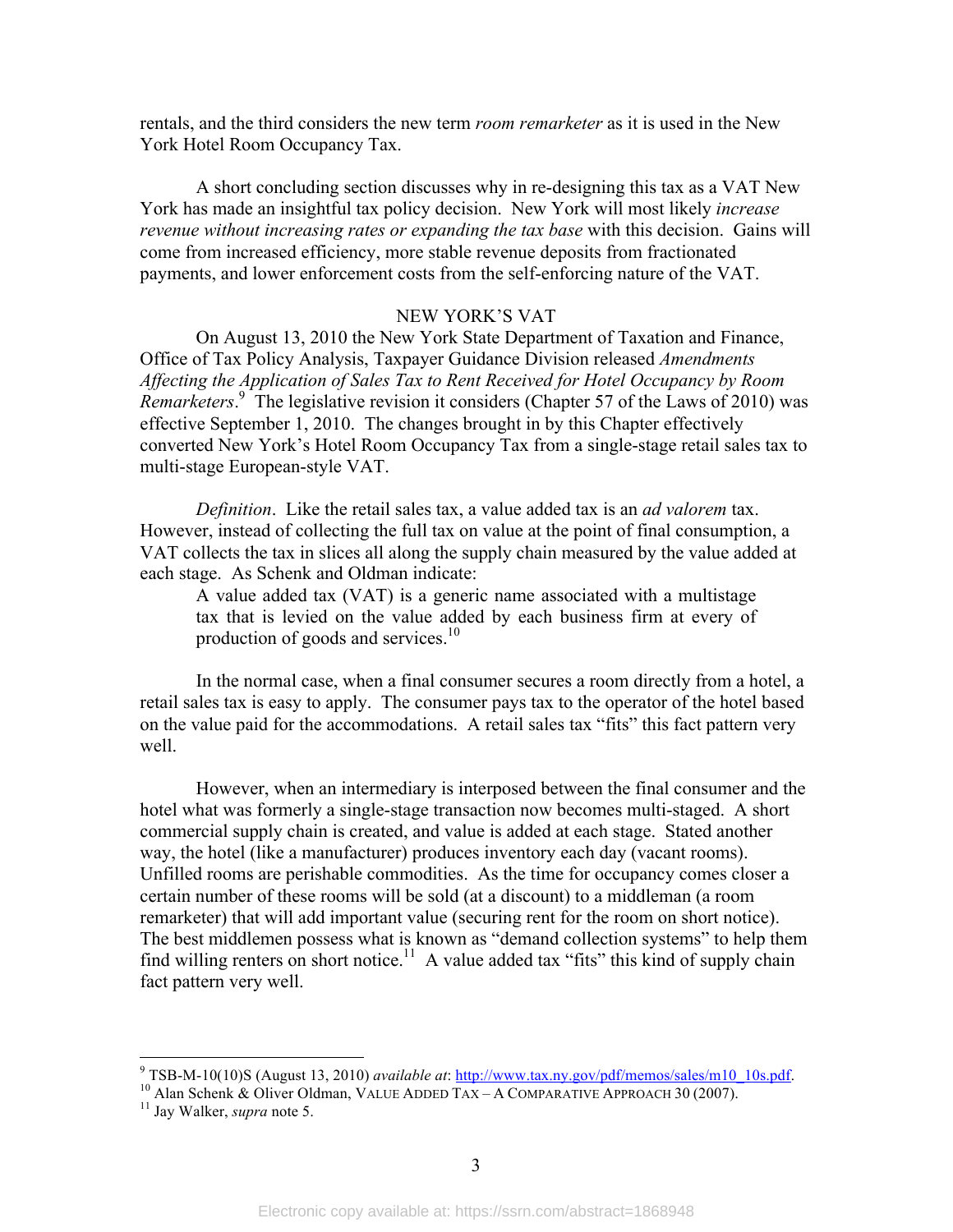*Operator*. The same problem that New York faced with its Hotel Room Occupancy Tax is replicated in many hotel taxes throughout the US. These taxes are modeled on a retail sales tax, and they pivot on the requirement that the *operator*<sup>12</sup> (like a retail merchant) must collect the tax from an *occupant* (assumed to be a final consumer). Prior to the passage of Chapter 57 of the Laws of 2010 New York defined an *operator* as simply: "Any person operating a hotel."<sup>13</sup>

New York only had to look to North Carolina to see what would happen if it tried to require a virtual intermediary (a room reseller) to collect the Hotel Room Occupancy Tax on the value they were adding to the final sale of accommodations. Pitt County, North Carolina brought such a suit on behalf of itself and others alleging violation of its Occupancy Tax. The case was removed to federal court and quickly dismissed.<sup>14</sup>

The District Court determined that there was no injury in fact. Pitt County had no standing to sue. On appeal the Fourth Circuit agreed, but on different grounds. This time the court said there was a failure to state a claim on which relief can be granted.<sup>15</sup>

The key to both decisions is the term *operator*. The essential argument raised in the lower court was: *if* a business is a retailer (a hotel *operator*) under the North Carolina sales tax, *and if* that business rents accommodations within Pitt County, *then* Pitt County should be able to require that business to collect the Pitt County Occupancy Tax. But, online travel companies are not "retailers," because they do not *operate* hotels in Pitt County. Thus, Pitt County cannot compel them to collect tax on their room re-sales.

The Appeal Court took a different route but reached the same result. Online businesses with no physical presence in North Carolina are not subject to the sales tax, because they are not "retailers" within the meaning of the sales tax. The retailer in the hotel industry is defined as the *operator*.<sup>16</sup> Thus, the Fourth Circuit decided simply:

… an online travel company is not a retailer because it is not a business of a type that is similar to a hotel, motel, or tourist home or camp. As a result, an online travel company is not subject to the Pitt County occupancy tax.<sup>17</sup>

Rather than fight this battle, $18$  New York has decided to change the definition of an *operator* in Chapter 57 of the Laws of 2010. The expanded definition now includes room remarketers.<sup>19</sup> It states that an *operator* is:

<sup>&</sup>lt;sup>12</sup> New York Tax Law §1105(e).<br><sup>13</sup> New York Tax Law §1101(c)(4).<br><sup>14</sup> Pitt County, N.C. *v. Hotels.com*, 2007 U.S. Dist. LEXIS 85910 (E.D.N.C., Aug. 12, 2007).

<sup>&</sup>lt;sup>15</sup> Pitt County, N.C. v. Hotels.com, 553 F.3<sup>rd</sup> 308 (4<sup>th</sup> Cir., 2009).<br><sup>16</sup> N.C. GEN. STAT. § 105-164.4(a)(3).<br><sup>17</sup> Pitt County, 553 F.3<sup>rd</sup> 308, 314.<br><sup>18</sup> In fact, the State of New York had an inkling of how difficult Nassau County had unsuccessfully tried to bring a class action suit against many of the virtual intermediaries. *County of Nassau, NY v. Hotels.com et. al.* 594 F. Supp. 2d 251 (E.D.N.Y., 2007) (case dismissed because the county did not exhaust administrative remedies); *County of Nassau, NY v. Hotels.com et. al.* 577 F.3d 89 (2<sup>nd</sup> Cir., 2009) (vacated and remanded for failure to meet requirements for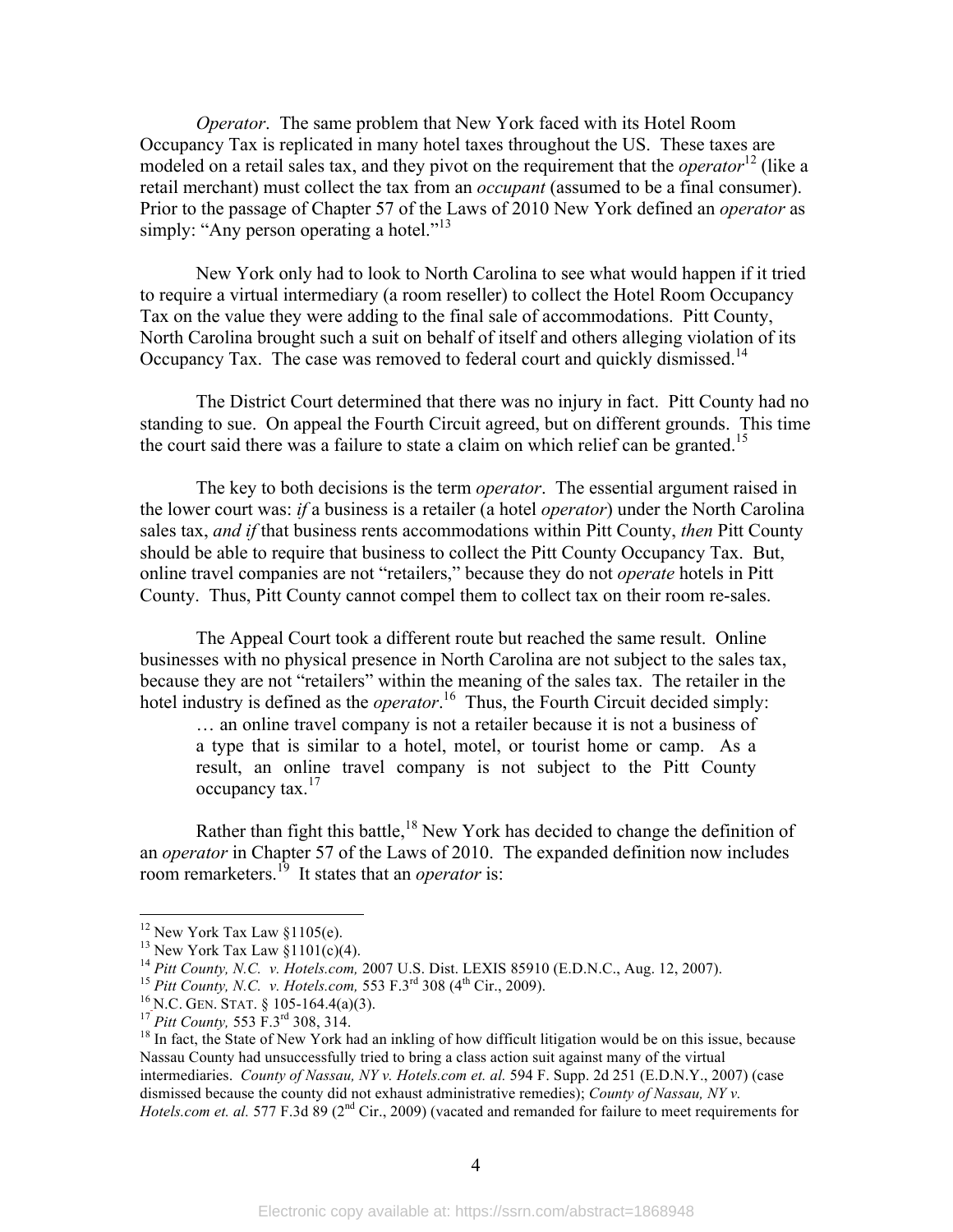Any person operating a hotel. Such term shall include a room remarketer and such room remarketer shall be deemed to operate a hotel, or portion thereof, with respect to which such person has the rights of a room remarketer $^{20}$ 

This solves the problem. Both the owner of the hotel and the virtual intermediary (room remarketers) are *operators*. Both the virtual intermediary and the guest are *occupants*.<sup>21</sup> Thus, for example, if a room that normally lists for \$100 is sold to a virtual intermediary for \$50, and then resold to a guest for \$70 the tax will be collected twice. The virtual intermediary (as an *occupant*) will pay the hotel owner (as an *operator*) a tax on \$50. In addition, the guest (as an *occupant*) will pay the virtual intermediary (as an *operator*) a tax on \$70.

If this was all there was to the change, then it is clear that New York would be going too far. Where New York may have previously collected tax only on \$50, it would now collect tax on  $$120 ($50 + $70 = $120)$ . This aggregate tax base exceeds the  $$100$ full value of the room by \$20.

New York solves this problem by following the lead of the EU VAT. It allows the virtual intermediary a credit for the full amount of the tax it has paid against the tax it collects from the guest.

*Room remarketers*. A carrot and stick is applied to virtual intermediaries under the amendments to the Hotel Room Occupancy Tax. Not only is the virtual intermediary (room remarketer) deemed to be an *operator* (required to collect the tax from the guest it resells to) but it is allowed a credit for the full amount of the tax it has paid to the owner

After Chapter 57 of the Laws of 2010 an occupant is defined as:

class certification under Fed. R. Civ. P. 23 because it is not clear that all the members of the class imposed a hotel tax that was similar to the Nassau County hotel tax).

<sup>&</sup>lt;sup>19</sup> A room remarketer is defined in New York Tax Law  $$1101(c)(8)$ , effective September 1, 2010 as: A person who reserves, arranges for, conveys, or furnishes occupancy, whether directly or indirectly, to an occupant for rent in an amount determined by the room remarketer, directly or indirectly, whether pursuant to a written or other agreement. Such person's ability or authority to reserve, arrange for, convey, or furnish occupancy, directly or indirectly, and to determine rent therefor, shall be the "Rights of a room remarketer". A room remarketer is not a permanent resident with respect to a room for which such person has the rights of a room remarketer.<br><sup>20</sup> New York Tax Law §1101(c)(4), effective September 1, 2010.

<sup>21</sup> In an abundance of caution, New York also modified the definition of *occupant*. Prior to Chapter 57 of the Laws of 2010 an occupant was defined as:

A person who, for a consideration, uses, possesses, or has the right to use or possess, any room in a hotel under any lease, concession, permit, right of access, license to use or other agreement, or otherwise.

A person who, for a consideration, uses, possesses, or has the right to use or possess, any room in a hotel under any lease, concession, permit, right of access, license to use or other agreement, or otherwise. "Right to use or possess" includes the rights of a room remarketer as described in paragraph eight of this subdivision.

Thus, a room remarketer (virtual intermediary) is an occupant of a New York room when it acquires the right to "use or possess" the room it re-sells to the eventual guest.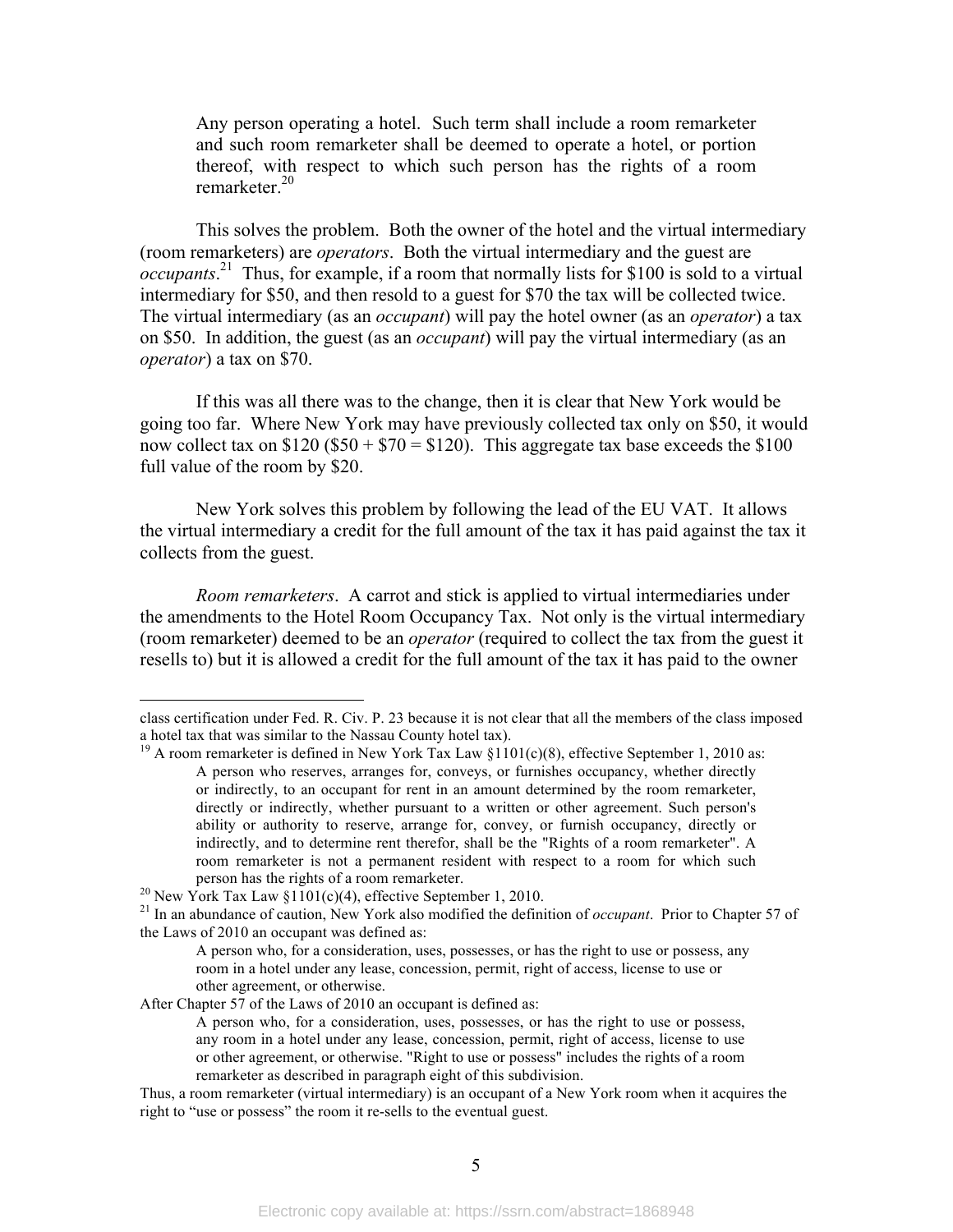of the hotel in its capacity as an *occupant* of the same room. This is precisely how the EU VAT operates.

A simple example using a 10% tax rate is helpful. If a virtual intermediary secures a room in New York for \$50 that it resells to a guest for \$70, it would: (a) pay a tax of \$5 to the hotel owner, (b) collect a tax of \$7 from the guest, and then (c) deduct the \$5 it paid from the \$7 it collected and remit \$2 with its return. In this manner the correct amount of tax (\$7) is remitted on the true consumption base (\$70). However, it is remitted in slices (\$5 from the hotel owner, and \$2 from the virtual intermediary).

Room remarketers must register, and receive a certificate of authority number.<sup>22</sup> Returns are due quarterly.<sup>23</sup> Only registered operators qualify for a refund or credit of taxes paid, and they must furnish their certificate of authority number and the number of the *operator* of the hotel to whom they paid tax.<sup>24</sup> An application for credit or refund is filed using Form AU-11, *Application for Credit or Refund of Sales or Use Tax.*25 Just as under the EU VAT room remarketers are allowed to immediately take the credit for the tax paid (to the hotel *operator*) on the return where they report the amounts they have collected from the guest. The tax remitted is a net amount.

If an application for credit has been filed, the room remarketer may immediately take the credit on the return that is due coincident with the application for credit, or immediately after the room remarketer files the application for credit. However, the taking of the credit on the return is deemed to be part of the application for credit.<sup>26</sup>

Thus, just as under the EU VAT, $^{27}$  a room remarketer in New York remits tax based on the value it has added to the supply. The remarketer's base is the full amount charged to its customer (not merely the amount for the accommodation), and will include any mark-up added by the remarketer. $28$ 

<sup>&</sup>lt;sup>22</sup> New York Tax Law §1134(a)(1), effective September 1, 2010. This is equivalent to the requirement under the EU VAT that a taxable person must register [VAT DIRECTIVE, ART. 9(1)], and receive a VAT identification number [VAT ID] [VAT DIRECTIVE, ART. 214]. The SIXTH COUNCIL DIRECTIVE of 17 May 1977on the harmonization of the laws of the Member States relating to turnover tax – Common system of value added tax: uniform basis of assessment (77/388/EEC) 1977 O.J. (L 145) 1 was repealed and replaced on November 28, 2006 with the RECAST VAT DIRECTIVE. Council Directive 2006/112/EC on the Common system of value added tax, O.J. (L 347) 1. Citation throughout this document will be referenced VAT DIRECTIVE.<br><sup>23</sup> New York Tax Law §1136(a)(1).<br><sup>24</sup> TSB-M-10(10)S at 2. A similar requirement to identify taxable persons by VAT ID numbers on invoices

is found under VAT DIRECTIVE, ART. 22(3). THE VAT ID has been called the "admission ticket to deduction." AG Sir Gordon Slynn in ECJ Case 123/87 *Léa Jorion, née Jeunehomme, and Société anonyme* 

<sup>&</sup>lt;sup>25</sup> Available at: http://www.tax.ny.gov/pdf/current\_forms/st/au11\_fill\_in.pdf<br><sup>26</sup> TSB-M-10(10)S (August 13, 2010) at 2.<br><sup>27</sup> VAT DIRECTIVE, ART. 206.<br><sup>28</sup> New York State Department of Taxation and Finance, Office of Tax Division, *Summary of 2010 Sales and Use Tax Budget Legislation,* TSB-M-10(18)S (December 6, 2010) at 2.

In addition, rent subject to the sales tax on occupancy of a room or rooms in a hotel now includes any service or other charge or amount paid as a condition of occupancy to a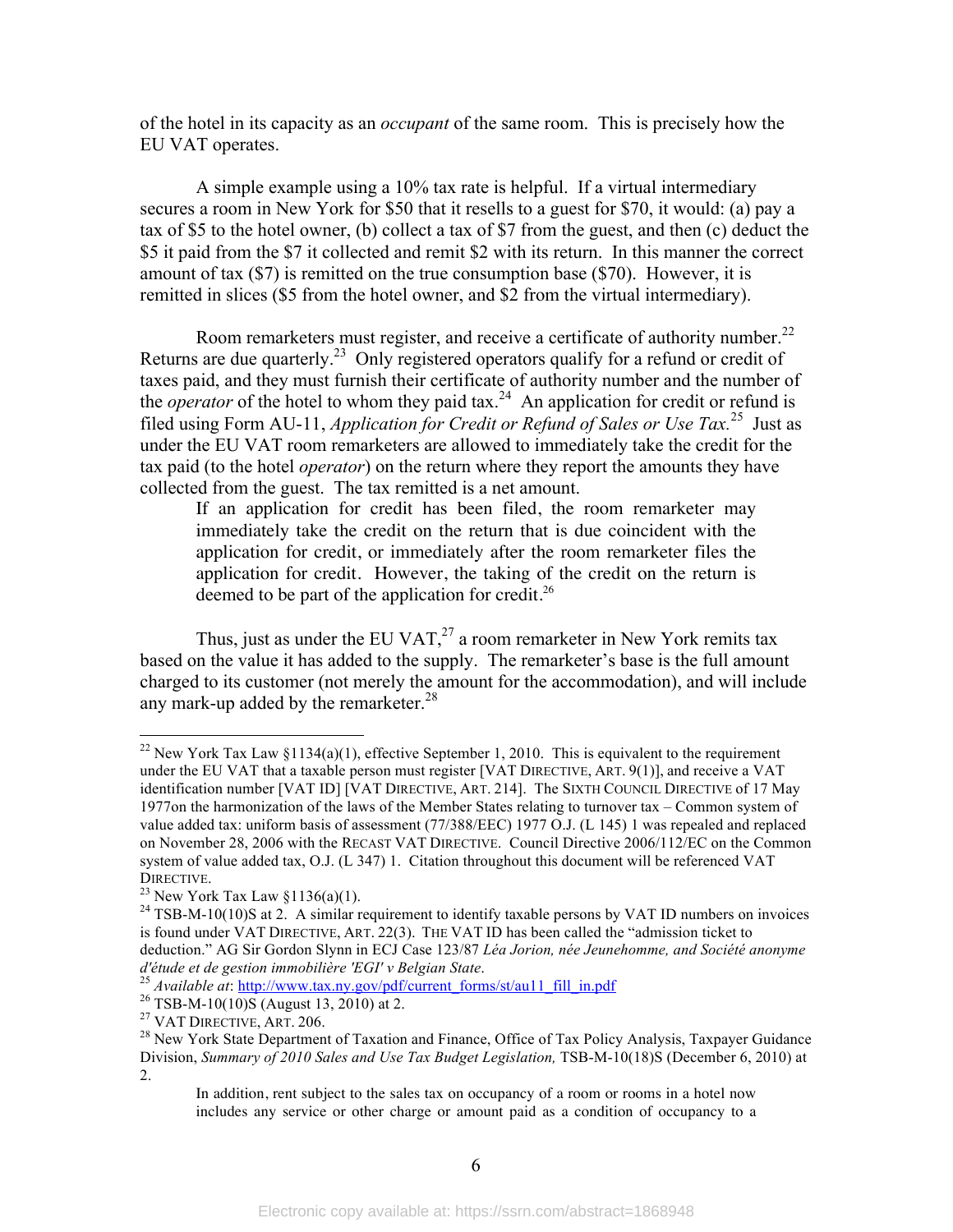The constitutionality of this tax base has been challenged in the New York Supreme Court of New York County. The challenge was unsuccessful. The virtual intermediary community was particularly concerned that under these rules, "… Remarketers are now liable for informing the consumer of the breakdown of the HROT (Hotel Room Occupancy Tax) between the rent and service fees …"29

This provision in the law effectively allows consumers to compare fees among remarketers, as well as identify the actual price charged for the room by the hotel. The further contention in the suit was that by including the remarketer's fees in the base that New York was in fact imposing "... new tax on travel booking services ..."<sup>30</sup> This argument was also rejected.

#### **CONCLUSION**

For all intents and purposes, New York has adopted a limited purpose, Europeanstyle, credit-invoice VAT to solve the problem presented in the Hotel Room Occupancy Tax by virtual intermediaries. Without raising rates or expanding the tax base New York City expects to receive significantly more revenue from the Hotel Room Occupancy Tax in 2011 and 2012.<sup>31</sup>

If the amendments to New York's Hotel Room Occupancy Tax (the New York VAT) attract the benefits normally attributed to VAT adoption (as opposed to the retail sales tax) we should see two results: (1) a larger and more stable and revenue flow into the Treasury because of the VAT's fractioned payment mechanism, and (2) a more easily audited tax because of the VAT's self-enforcement characteristic.

 $\overline{a}$ 

room remarketer. Accordingly, the full amount charged by a room remarketer to its customer for the right to occupy a room in a hotel in New York State constitutes rent for occupancy of a room in a hotel, and is subject to sales tax. Furthermore, since the new law provides that in these circumstances, a room remarketer is an operator of a hotel, the room remarketer must collect the sales tax, and where applicable, the fee of \$1.50 per unit, per day imposed in New York City (NYC \$1.50 fee) from its customer, and remit

the amount collected to the Tax Department.<br><sup>29</sup> Expedia, Inc. v. The City of New York, Department of Finance, 650761/09 (October 29, 2010) at ¶5.<br><sup>30</sup> Id., at ¶10.<br><sup>31</sup> New York City Independent Budget Office, *Analysis* 

*IBO's Reestimate of the Mayor's Preliminary Budget for 2012 and Financial Plan through 2015*, (March 2011) at 26 indicates that Hotel Room Occupancy Tax revenues are expected to expand significantly. Although attributed in part to increased tourism in New York City, these increases coincide with the conversion of the retail sales tax on hotel accommodations to a VAT. The allegations raised by the virtual intermediaries in *Expedia, Inc. v. The City of New York, Department of Finance* support the inference that the New York VAT is at least partly responsible for these anticipated increases. The New York City Independent Budget Office observes:

Hotel occupancy tax collections for the first seven months of 2011 (July 2010 – January 2011 recorded a 20.9% increase compared to the same period in 2010 and this strong growth is expected to continue through the second half of the year. For 2011, IBO forecasts tax revenue of \$421 million – growth of 16.6% above 2010 revenues of \$361 million.

*Available at*: http://www.scribd.com/doc/51113671/13/Hotel-Occupancy-Tax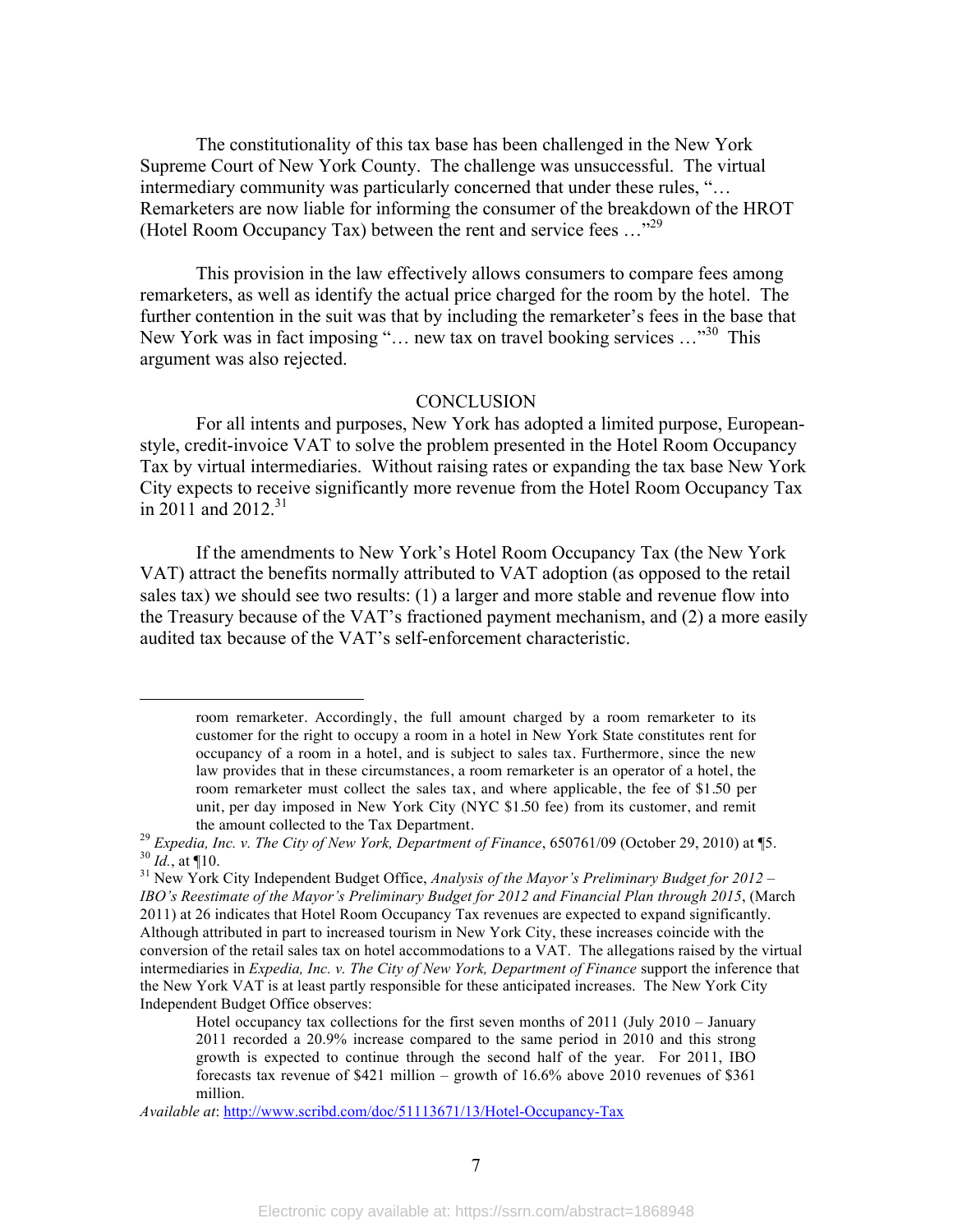*Fractioned payments*. This principle is so central to the EU VAT that it is generally described as a leading feature of the tax, and a major reason for adopting it.<sup>32</sup> In the case of the New York Hotel Room Occupancy Tax revenue will be remitted in two parts (fractioned payments) – the first by the hotel owner after an initial sale to a remarketer, and the second by the remarketer when he makes the onward sale to the guest.

The consumption tax base of the New York Hotel Room Occupancy Tax is not expanded by the amendments. In the example used in this paper, the true measure of consumption, the price the guest actually paid for the room, is \$70. Just because the remarketer pays \$50 and characterizes the additional \$20 he charges for the room as a fee attributable to his "demand collection system," does not change the guest's subjective valuation for the room. Both the US retail sales tax and the EU VAT measure the tax base subjectively – the value (in money) placed on the supply by the final consumer.

*Self-enforcement*. Although this characteristic of the VAT is under serious challenge in the fully developed  $EUVAT^{33}$  – notably when exemptions, intangibles, and cross-border fact patterns are involved<sup>34</sup> – the simplicity of the New York Hotel Room

The ABA description is similar, but places an emphasis on comparative revenue yield. *See*: Alan Schenk, reporter, Value Added Tax – A Model Statute and Commentary 2:

An invoice method VAT may be viewed as *comparable to a retail sales tax collected in installments* because, with the same tax base and rate, a multistage VAT and a single

<sup>&</sup>lt;sup>32</sup> Fractioned payments is considered a bedrock principle by the International Monetary Fund's study of VAT. *See*: Liam Ebrill, Michael Keen, Jean-Paul Bodin & Victoria Summers, THE MODERN VAT 3, at Box 1.1 indicating that the fractioned payment mechanism makes the VAT stable, secure, and eliminates tax-distortions in the market (emphasis added):

The key features of the Value-Added Tax are that it is a broad-based tax levied at multiple stages of production, with – crucially – taxes on inputs credited against taxes on output. That is, while sellers are required to charge the tax on all their sales, they can also claim a credit for taxes that they have been charged on their inputs. The advantage of such a system is that *revenue is secured by being collected throughout the process of production* – unlike a retail sales tax – but without distorting production decisions, as, in particular, a turnover tax does.

stage retail sales tax that are shifted to consumers will raise the same of revenue. 33 European Commission, *Green paper – On the future of VAT: Towards a simpler, more robust and efficient VAT system* (COM(2010) 695/4 indicating at 3-4:

After some 40 years, the time has come to have a critical look at the VAT system with a view to strengthening its coherence with the single market, its capacity as a revenue raiser by improving its economic efficiency and robustness, and its contribution to other policies whilst reducing the cost of compliance and of collection. … Any such improvements require a comprehensive VAT system that can adapt to changes in the economic and technological environment and is solid enough to resist attacks of fraud of the kind experienced in recent years. 34 For example, consider: Richard T. Ainsworth, *MTIC Fraud Infects Tradable CO2 Permits*, 55 TAX

NOTES INT'L 733 (Aug. 31, 2009) (discussing structural problems in the EU VAT allowing fraud in crossborder tradable services); Richard T. Ainsworth, *CO2 MTIC Fraud – Technologically Exploiting the EU VAT (Again),* 57 TAX NOTES INT'L 357 (Jan. 25, 2009) (predicting the range of services potentially subject to VAT fraud in the EU); Richard T. Ainsworth, *The Italian Job – Voice Over Internet Protocol MTIC Fraud in Italy*, 58 TAX NOTES INT'L 721 (May 31, 2010) (examining the fraud in VoIP at Italia Telecom and Fastweb); Richard T. Ainsworth, *VAT Fraud: The Tradable Service Problem*, 61 TAX NOTES INT'L